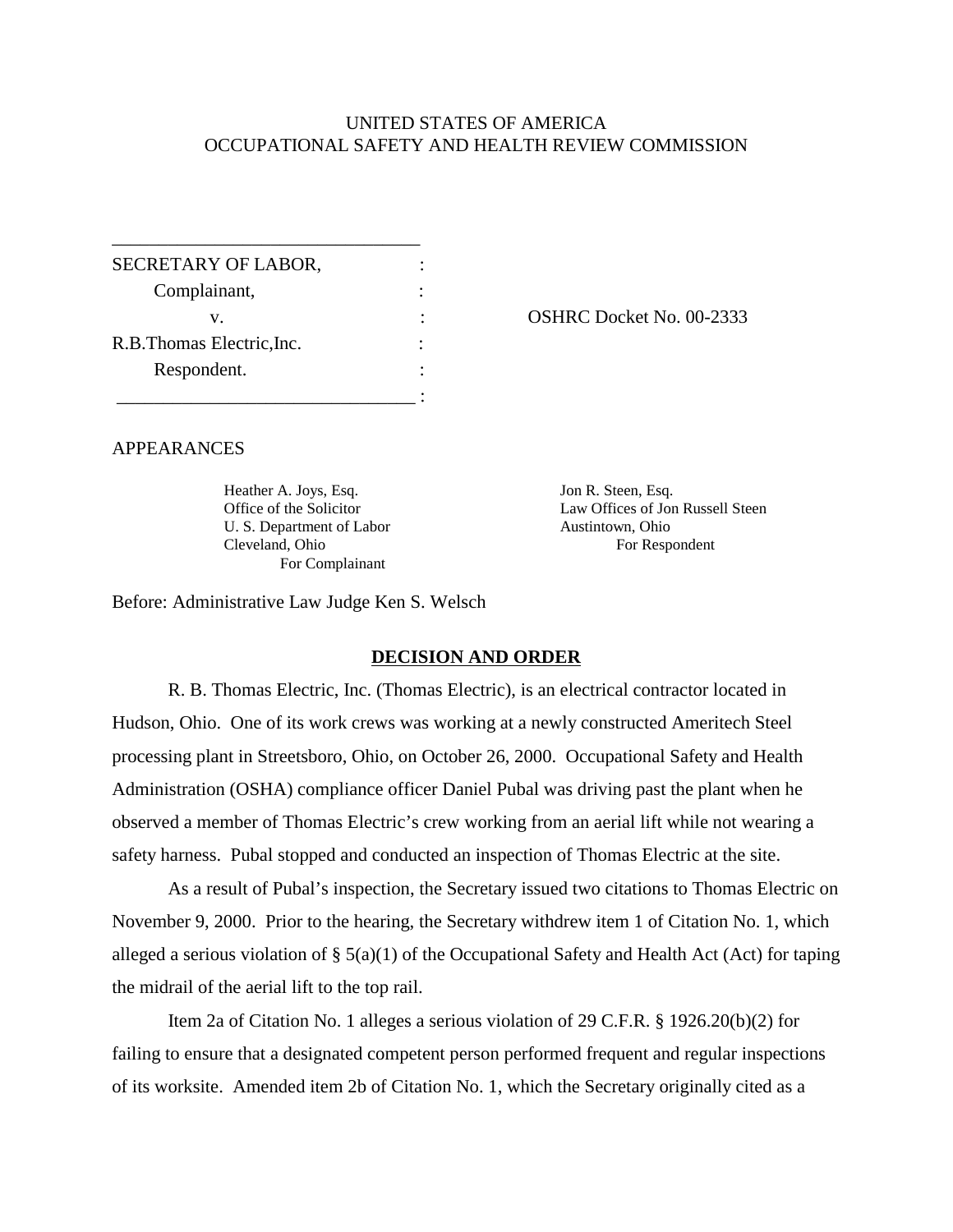serious violation of 29 C.F.R. § 1926.454(c), alleges a serious violation of 29 C.F.R. § 1926.21(b)(2), for failing to train employees in the recognition and avoidance of hazards. Item 3 of Citation No. 1 alleges a serious violation of 29 C.F.R. § 1926.453(b)(2)(v) for failing to ensure the employees working from an aerial lift wore a body belt or harness attached with a lanyard to the basket.

Item 1 of Citation No. 2 alleges an other-than-serious violation of 29 C.F.R.  $§$  1910.1200(e)(1) for failing to ensure that a written hazard communication program was maintained at the work site. Item 2 of Citation No. 2 alleges an other-than-serious violation of 29 C.F.R. § 1926.150(c)(1)(i) for failing to provide fire extinguishers at the worksite.

Thomas Electric denies the citations and proposed penalties. Thomas Electric asserts the affirmative defense of unpreventable employee misconduct.

A hearing was held in this matter on April 27, 2001, in Akron, Ohio. The parties stipulated jurisdiction and coverage (Tr. 4). The parties have filed post-hearing briefs.

For the reasons discussed, Thomas Electric's affirmative defense of unpreventable employee misconduct is rejected, and the remaining cited items are affirmed.

### **Background**

Roger B. Thomas, owner and vice-president of Thomas Electric, founded the company in 1972. Thomas Electric performs a wide range of electrical contractor work, including industrial, commercial, and residential installations, as well as service calls (Tr. 251). In September 2000, general contractor Curtis Layer hired Thomas Electric as the electrical subcontractor for the construction of a new Ameritech Steel processing plant in Streetsboro, Ohio. Thomas Electric spent approximately six weeks at the site, installing the electrical system and hanging lights (Tr. 120, 195). Thomas Electric left the site for approximately a week, then returned to the site on October 24 (Tr. 189).

On October 26, 2000, Thomas Electric had a three-man crew working at the site: journeyman electrician and foreman Roy Junn, fourth-year apprentice Matthew Shields, and second-year apprentice Frederick Pozzini. No other subcontractors were on the site (Tr. 173).

At approximately 1:30 p.m., OSHA compliance officer Daniel Pubal was driving south on Route 43, returning to his office. As he passed the Ameritech Steel plant, Pubal noticed an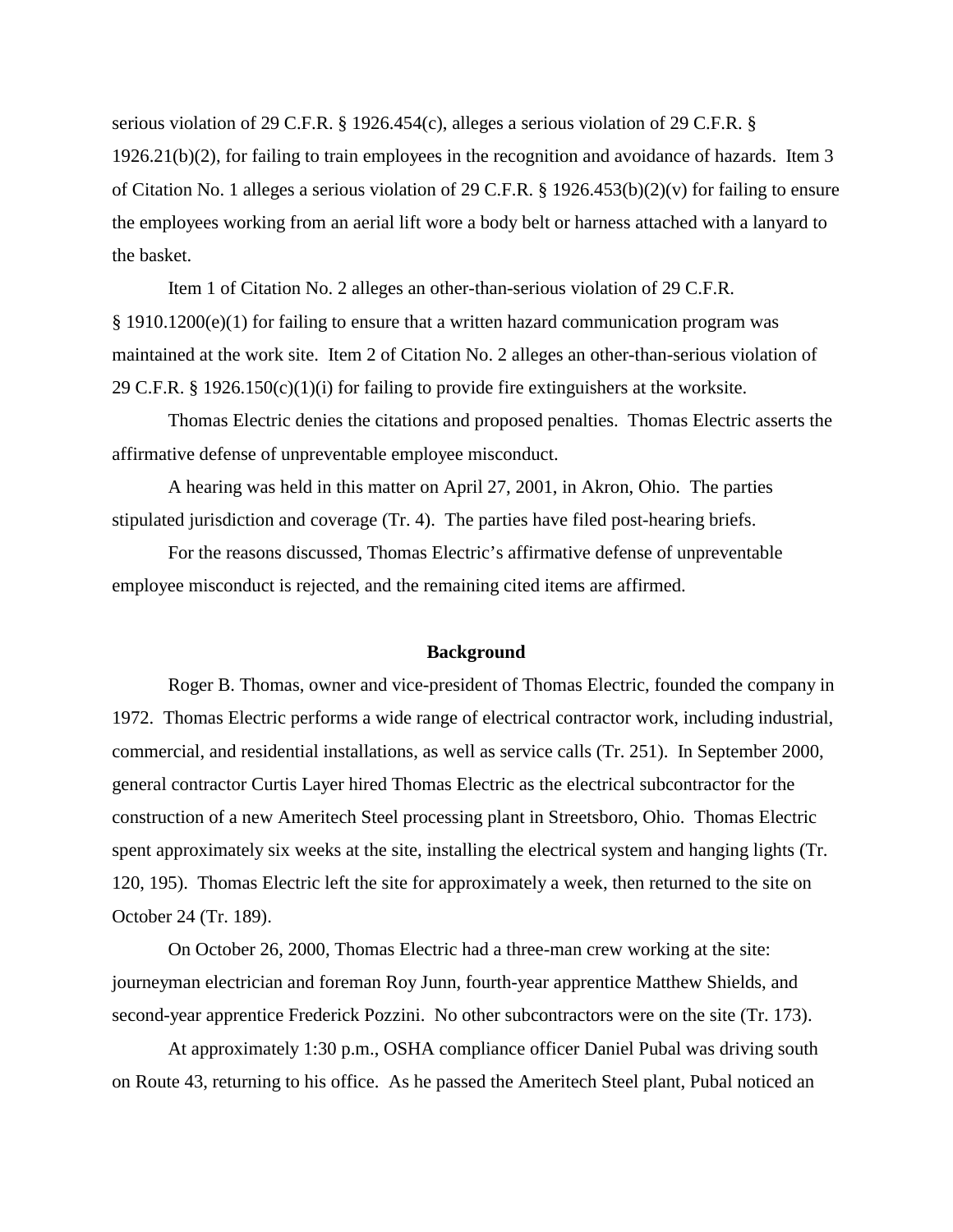employee working on an outside wall of the plant. The employee, Pozzini, was in the basket of an aerial lift, which was elevated 15 to 20 feet above the ground. Pozzini was not wearing any form of fall protection (Exhs. C-2, C-3, C-3; Tr. 120-123).

Pubal stopped his car and approached Pozzini, asking him to come down from the aerial lift. Pozzini complied. Pozzini directed Pubal to foreman Junn, who was working inside the plant. Pubal held an opening conference with Junn and questioned him regarding the company's training, fall protection, hazardous communication program, and fire extinguishers.

After Pubal concluded his inspection and as he was getting ready to leave, Roger Thomas and his wife, company president Diane Thomas, arrived at the site. At some point, Jerry Budrevich, vice-president of operations for Thomas Electric, also arrived at the site (Tr. 128). Pubal did not hold another opening conference with the Thomases, but he did inform them that he was going to recommend several OSHA violations, including the failure to ensure that its employees wore fall protection while working from an aerial lift. Roger Thomas responded, "If I get a citation, then I'll terminate this employee [Pozzini]. You're going to have to explain to him why he's losing his job" (Tr. 129). Roger Thomas eventually fired Pozzini (Tr. 16). Pozzini filed an 11(c) complaint with the Secretary, which was still under investigation at the time of the hearing.

#### **Citation No. 1**

The Secretary has the burden of proving her case by a preponderance of the evidence.

In order to establish a violation of an occupational safety or health standard, the Secretary has the burden of proving: (a) the applicability of the cited standard, (b) the employer's noncompliance with the standard's terms, (c) employee access to the violative conditions, and (d) the employer's actual or constructive knowledge of the violation (*i.e.,* the employer either knew or, with the exercise of reasonable diligence could have known, of the violative conditions).

*Atlantic Battery Co.,* 16 BNA OSHC 2131, 2138 (No. 90-1747, 1994).

In order to establish that a violation is "serious" under  $\S 17(k)$  of the Act, the Secretary must establish that there is a substantial probability of death or serious physical harm that could result from the cited condition. In determining substantial probability, the Secretary must show that an accident is possible and the result of the accident would likely be death or serious physical harm. The likelihood of the accident is not an issue. *Spancrete Northeast, Inc.,* 15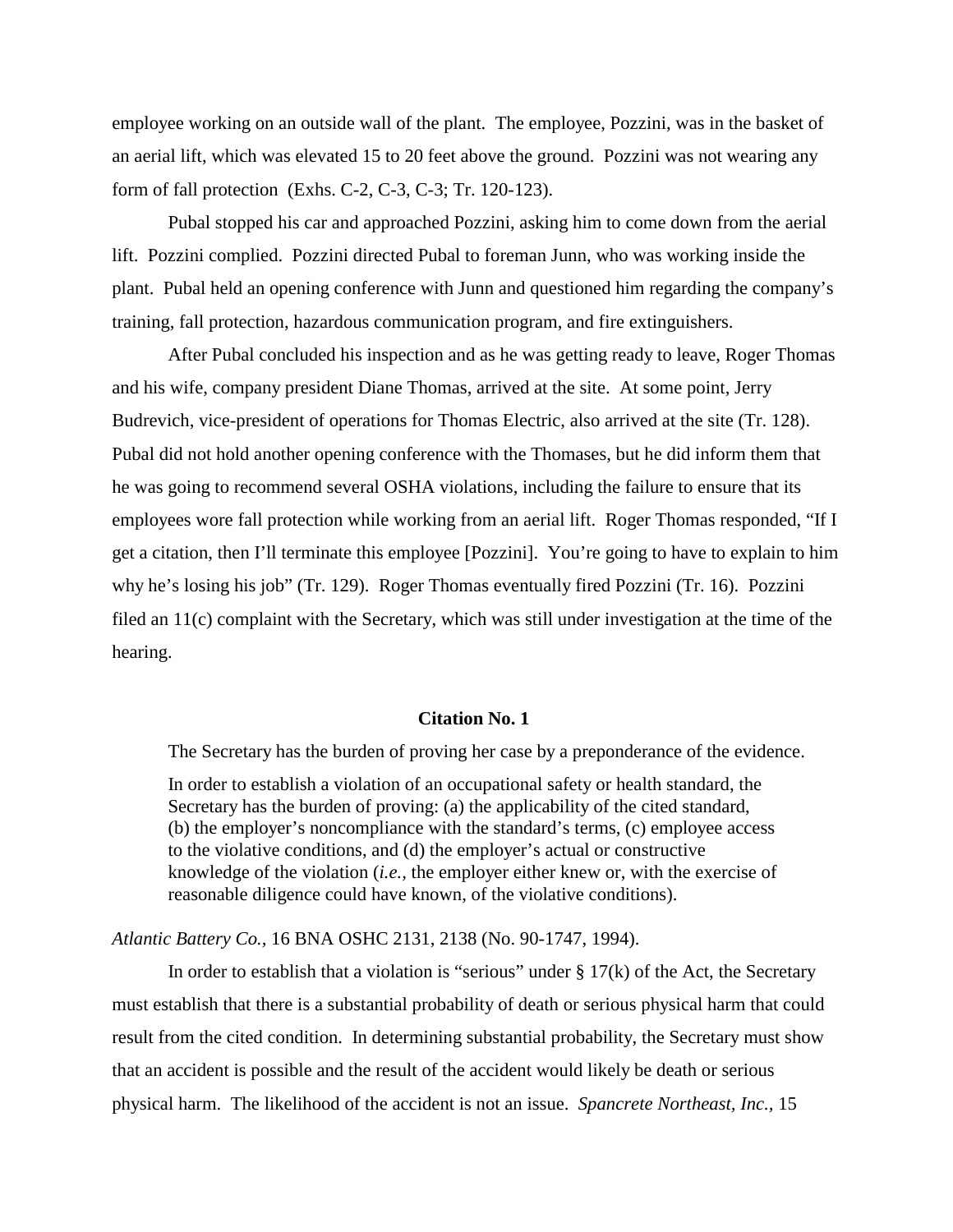#### BNA OSHC 1020, 1024 (No. 86-521, 1991).

#### **Applicability of the Standards**

Thomas Electric contends that the Secretary failed to meet the first element of its burden of proof with regard to each of the items in Citation No. 1 because she failed to establish that the cited standards apply to the cited conditions. Thomas Electric argues that it was not engaged in construction work at the time of Pubal's inspection, and thus the construction standards cited by the Secretary are not applicable. Thomas Electric claims that it had completed the electrical installation for the plant by October 26, and its crew was making a service call at the time of the inspection.

Section 1910.12(a) provides that the Part 1926 standards apply "to every employment and place of employment engaged in construction work." Section 1910.12(b) defines "construction work" as "work for construction, alteration, and/or repair, including painting and decorating."

The Ameritech Steel plant was a new facility that was being constructed from the ground up (Tr. 189). Thomas Electric foreman Roy Junn stated that the company's subcontract with Curtis Layer called for "putting in the service, hanging all the lights, doing the office power and lighting and doing some crane rails" (Tr. 182). At the time of the OSHA inspection, Ameritech Steel had started moving some of its equipment into the building, but it had not yet begun steel processing operations (Tr. 190).

Thomas Electric claims that its crew was at the Ameritech Steel site on October 26 on a service call and not to perform work that was originally contracted. Budrevich, who was only on the site four times during the duration of the project, stated that the tasks being performed on October 26 "were additions after the fact" and "[a]dditional extras that the owner wanted before he moved in" (Tr. 231-232, 247). Thomas Electric did not adduce the original contract between it and Curtis Layer, nor did it adduce evidence of a service call or request for additional work.

Also, the testimony of the employees who were actually performing the work for Thomas Electric on October 26 fails to support the company's claim that it was not construction work pursuant to the original contract with Curtis Layer. When asked what the crew was doing at the Ameritech Steel site on October 26, Matthew Shields replied, "Basically, just finishing everything up, putting the switches and outlets. I don't remember everything that I had to do, but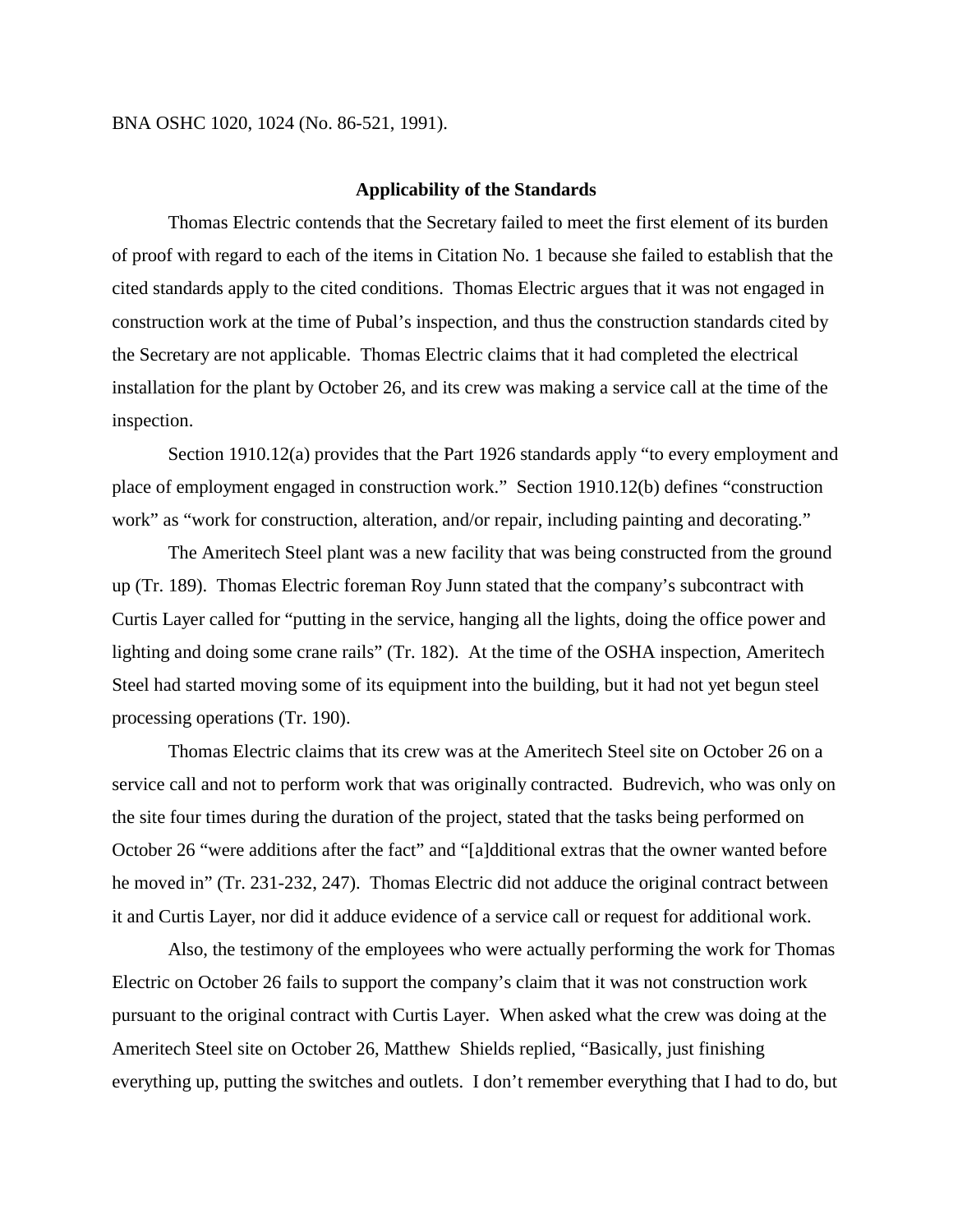basically just finishing everything" (Tr. 64). Foreman Junn testified that Thomas Electric did perform extra work at a later date, but that on the day of the OSHA inspection, his crew was completing the construction work for which Curtis Layer had hired Thomas Electric (Tr. 182- 183):

Q.: Did you reach a point where the job was concluded? There was a final meeting; the project had finished?

Junn: Yes, I was like 99 percent done. I had some changes to do later. Once I got my final, that was pretty much it. But, I did have some other things that came back at later date.

Q.: And, the later date was that additional work that had been ordered?

Junn: It was extra work.

Q.: What work is it that you were doing on the day of the OSHA inspection?

Junn: *Okay, well, that wasn't extra.* Those fixtures, we had to wait on for some reason; but we to wait for on for some reason; but we were hanging wall packs outside--well, one wall pack. (Emphasis added).

The Court of Appeals for the Sixth Circuit (in which circuit this matter arises) held in *Brock v. Cardinal Industries, Inc.,* 828 F. 2d 373 (6th Cir. 1987), that, in determining whether an employer is engaged in construction work, inquiry must be made into both the location of the work and the nature of the work. In the instant case, the location of the work was at a construction site, in a facility that was still being completed.

Construction work refers to "actual construction work or to related activities that are an integral and necessary part of construction work." *Royal Logging Co.,* 7 BNA OSHC 1744, 1747 (No. 15169, 1979), *aff'd.* 645 F. 2d 822 (9th Cir. 1981). The nature of the work that Thomas Electric was engaged in on October 26 was installing new electrical switches, outlets, and light fixtures. The installation of these parts of a facility's electrical system constitute an integral and necessary part of the facility's construction. The Secretary has established that Thomas Electric was engaged in construction work at the time of the OSHA inspection on October 26, 2000. The construction standards cited in items 2a, 2b, and 3 of Citation No. 1 apply to the cited conditions.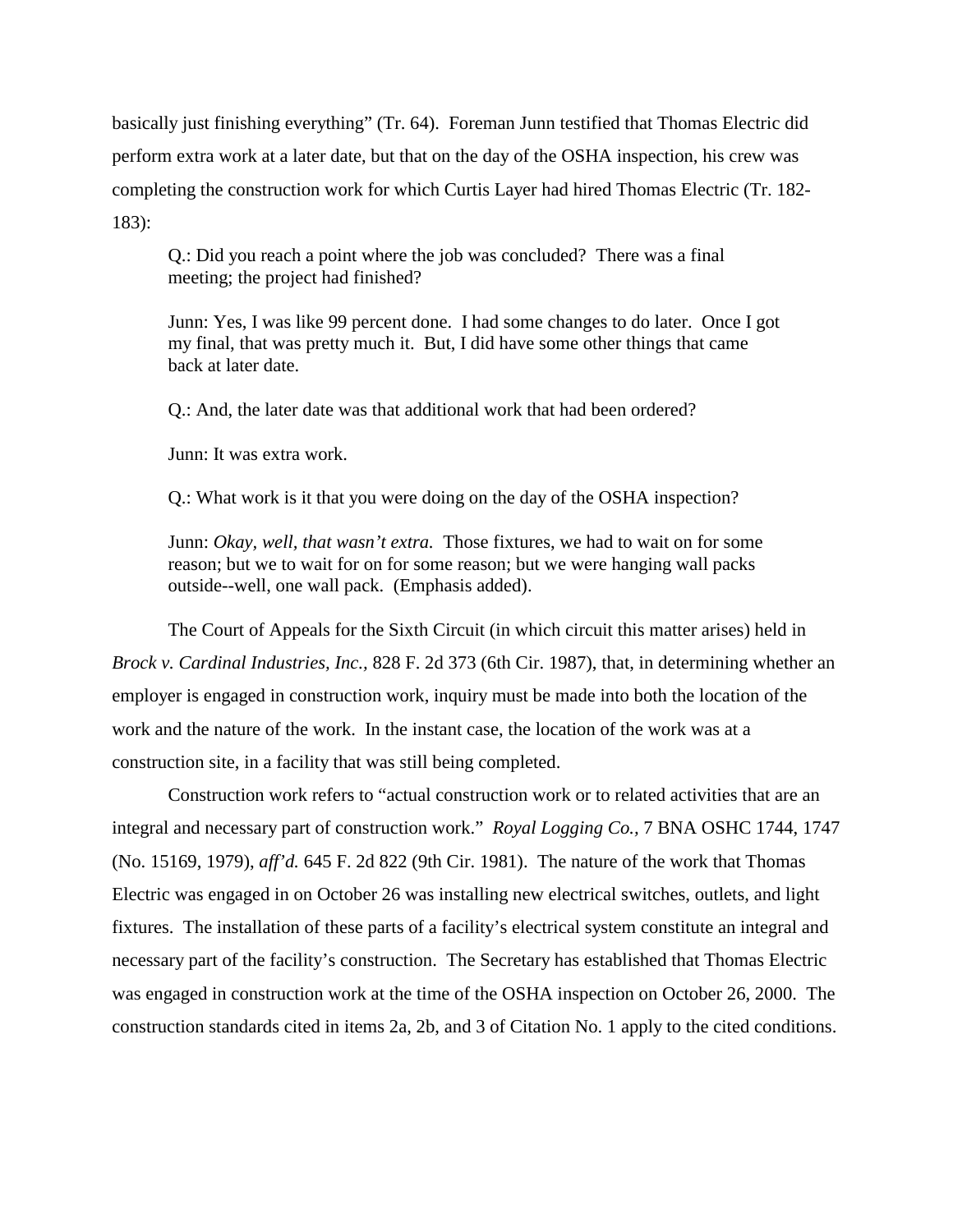### **Item 2a: Alleged Serious Violation of § 1926.20(b)(2)**

The Secretary alleges that Thomas Electric committed a serious violation of §  $1926.20(b)(2)$ , which provides:

Such [accident prevention] programs shall provide for frequent and regular inspections of the job sites, materials, and equipment to be made by competent persons designated by the employers.

Section 1926.32(f) defines "competent person" as "one who is capable of identifying existing and predictable hazards in the surroundings or working conditions which are unsanitary, hazardous, or dangerous to employees, and who has authorization to take prompt corrective measures to eliminate them."

Pubal assumed that foreman Junn was Thomas Electric's designated competent person, even though neither Junn nor anyone else told him this was so. Junn did not conduct safety inspections of the site (Tr. 169-170). Thomas Electric claims that Junn was not its designated competent person; only the three management personnel (Roger Thomas, Diane Thomas, and Jerry Budrevich) were designated as competent persons to conduct safety inspections. Roger Thomas testified that they generally conducted safety inspections as a routine part of their visits to project sites (Tr. 270).

The inspections, as contemplated by the standard, are not supported by the record. Shields and Junn testified that the Thomases visited the Ameritech Steel site twice while the project was underway, and Budrevich was there four times. However, none of the three Thomas Electric officers conducted a safety inspection during these visits. The record indicates that no one from Thomas Electric inspected its Ameritech Steel site at any time. Thomas Electric admitted that it did not conduct a safety inspection the day of the OSHA inspection (Exh. C-10, p. 8). Shields testified that the management personnel came on site "if there's a question or to check out the job, how the progress is going" (Tr. 54). Junn stated that Budrevich did not conduct safety inspections during his four visits to the site (Tr. 203-204). As the self-designated competent persons, the officers knew of their failure to inspect the site.

Thomas Electric argues that § 1926.20(b)(2) does not apply to two-day service calls. As previously discussed, Thomas Electric was engaged in construction work within the meaning of the OSHA standards during OSHA's inspection. Thomas Electric's failure to conduct frequent and regular inspections exposed its three employees to the hazardous conditions on the site. The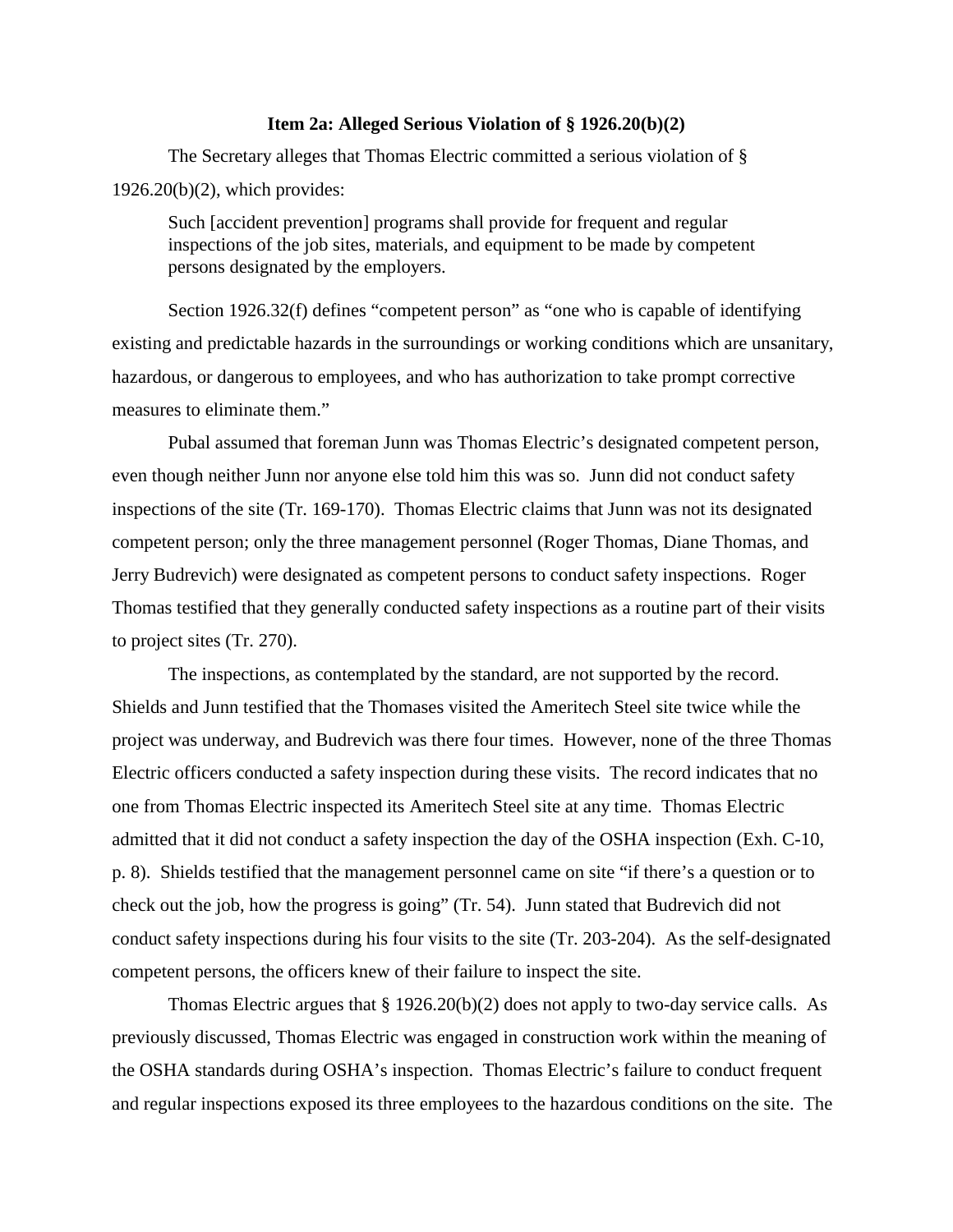Secretary has established a serious violation of § 1926.20(b)(2).

### **Item 2b: Alleged Serious Violation of § 1926.21(b)(2)**

The Secretary alleges that Thomas Electric seriously violated § 1926.21(b)(2), which provides:

The employer shall instruct each employee in the recognition and avoidance of unsafe conditions and the regulations applicable to his work environment to control or eliminate any hazards or other exposure to illness or injury.

Thomas Electric uses aerial lifts on a regular basis in its work. Accordingly, § 1926.21(b)(2) requires the company to instruct its employees in the regulations applicable to working in aerial lifts, which include the requirement to wear a safety harness, as set out in §  $1926.453(b)(2)(v)$ .

Thomas Electric runs its own apprenticeship program. It is a five-year program, taught by the company's managers and employees. Budrevich teaches the first and third years. The classes meet once a week for several hours. At the end of the five years, an apprentice may take a test administered by the state to qualify as a journeyman electrician. During their training, the apprentices also work for Thomas Electric, under the supervision of journeyman electricians (Tr. 55, 227-228).

Pozzini testified that Thomas Electric had never trained him in general fall protection or the requirement to wear a harness while working from an aerial lift. He stated that these topics were not covered in the apprenticeship classes or any of the jobsite safety talks. Junn did not tell him to wear a harness the day of the OSHA inspection. Pozzini did not know that Thomas Electric had a harness on the site, nor did he know how to use one (Tr. 9, 13-14, 19, 22-25).

Shields testified that Thomas Electric did not train him in fall protection until the beginning of his fourth year (Tr. 55-56). Shields testified that he worked off the aerial lift on the Ameritech Steel site without wearing a harness. No one from Thomas Electric instructed him to wear a harness (Tr. 65).

Keith Hopkins, who was employed by Thomas Electric at the time of the hearing, was in the same apprenticeship class as Pozzini. He stated that he had never received training on fall protection. Hopkins worked from aerial lifts for Thomas Electric. He did not wear a safety harness and was unaware of OSHA's requirement to do so (Tr. 69-71, 85-88).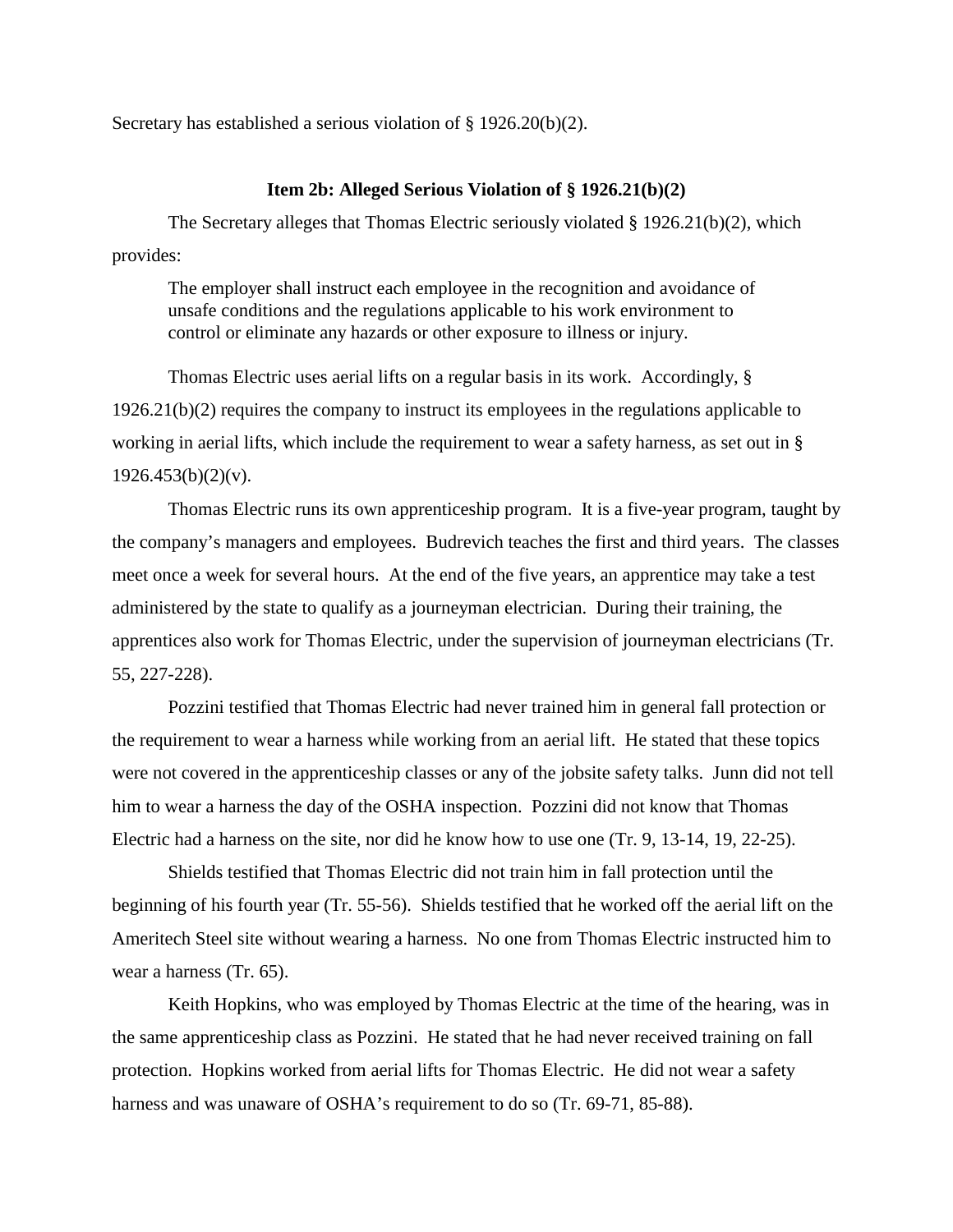Daniel Shaffer is a former employee of Thomas Electric who was also in Pozzini's second -year apprenticeship class. He testified that he had never received any training in fall protection or the use of a harness in an aerial lift. His work for Thomas Electric included working from aerial lifts. He had never worn a safety harness and had never been instructed to do so (Tr. 97-102).

Bradley Sladky and Nicholas Sladky were both fourth-year apprentices at the time of the hearing and were not in Pozzini's class. They testified that they had been instructed to wear harnesses while working from aerial lifts (Tr. 212-213, 220-221).

Thomas Electric introduced nine pages of "Weekly Safety Meeting" reports into the record (Exh. R-1). The first page of the exhibit addresses aerial lifts and states in pertinent part: "You should use a full body harness and secure the harness to the proper attach bar on the platform[.]" (Exh. R-1, p. 1). No employee signatures indicating who attended the "safety meeting" appear on this page.

The Weekly Safety Meeting sheets come to Thomas Electric as part of a subscription safety program. Vice-president Roger Thomas explained his company's use of the sheets (Tr. 256):

[W]e make lots of copies of them, and we try to send them out to the job site every week. I'm not sure they get there every week, but if the men are in the shop like if the fellows are doing service calls--about half our people are in the shop every day--so sometimes I garner up several of the guys, and I read them to them. And, Diane reads them sometimes, and sometimes Jerry reads them to them. And, then we try to get them to sign it, but generally they don't always sign them.

Five of the nine sheets contain no names under the heading "Meeting Attended By." Of those four that do contain employee signatures, none contains a signature of Pozzini (Exh. R-1). Junn testified that when he received the Weekly Safety Meeting sheets, he handed them to the employees and told them to read and sign it (Tr. 196). Shaffer testified that he received the safety sheets "and [Thomas Electric] basically just said sign them. We never really went over them" (Tr. 99).

The Secretary has established that Thomas Electric failed to instruct each of its employees in the requirement of  $\S 1926.453(b)(2)(v)$  that they tie off while working from an aerial lift. Thomas Electric had no systematic procedure for training employees in the safety requirements for the use of aerial lifts. The topic of fall protection was addressed haphazardly,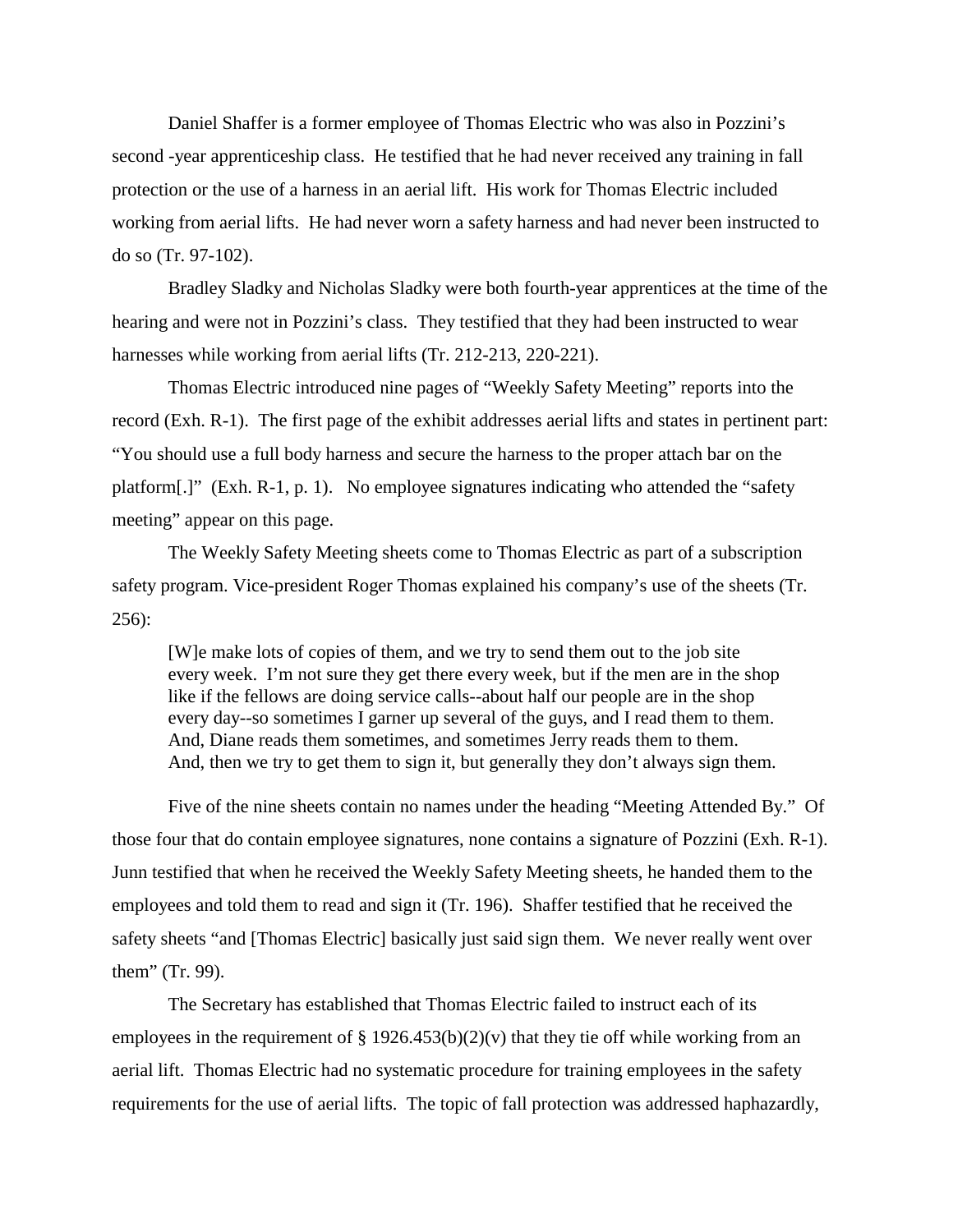with no meaningful attempt to ensure that each employee received instruction. Employees who had been in the apprentice program for more than two years appeared to be more likely to receive safety training in the use of aerial lifts than first- and second-year apprentices. The cited standard, however, requires each exposed employee to receive the relevant safety instruction prior to the exposure. Item 2b is affirmed as serious.

#### **Item 3: Alleged Serious Violation of § 1926.453(b)(2)(v)**

The Secretary alleges that Thomas Electric committed a serious violation of  $§ 1926.453(b)(2)(v)$ , which provides:

A body belt shall be worn and a lanyard attached to the boom or basket when working from an aerial lift.

Thomas Electric does not dispute that Pozzini was not wearing a safety harness at the time of the OSHA inspection (Exhs. C-2, C-3, C-4). Thomas Electric argues that the Secretary failed to prove that it had actual or constructive knowledge of the violation.

To establish an employer's knowledge of a violative condition, the Secretary must show that the employer knew, or, with the exercise of reasonable diligence, should have known of the condition. *Dun Par Engineered Form Co.,* 12 BNA OSHC 1962 (No. 82-928, 1986). A supervisor's actual or constructive knowledge is imputed to the employer. *Dover Elevator Co.,*  16 BNA OSHC 1281, 1286 (No. 91-862, 1993).

Shields and Pozzini regarded Junn as the foreman on the day of the OSHA inspection. Junn identified himself as the foreman on the project, but testified that he did not have the authority to terminate, suspend, or discipline an employee (Tr. 178). Junn did have the authority to direct and supervise the work of Shields and Pozzini. He directed Pozzini to use the aerial lift to hang a light fixture, and he instructed Pozzini in the operation of the lift when Pozzini told him he had never operated one (Tr. 191).

An employee who has been delegated authority over other employees, even if only temporarily, is considered to be a supervisor for the purposes of imputing knowledge to an employer. *A. P. O'Horo*, 14 BNA OSHC 2004, 2007 (No. 85-369, 1991). The record establishes that Junn was a supervisor for Thomas Electric on the day of the OSHA inspection.

Where a supervisory employee is in close proximity to a readily apparent safety violation,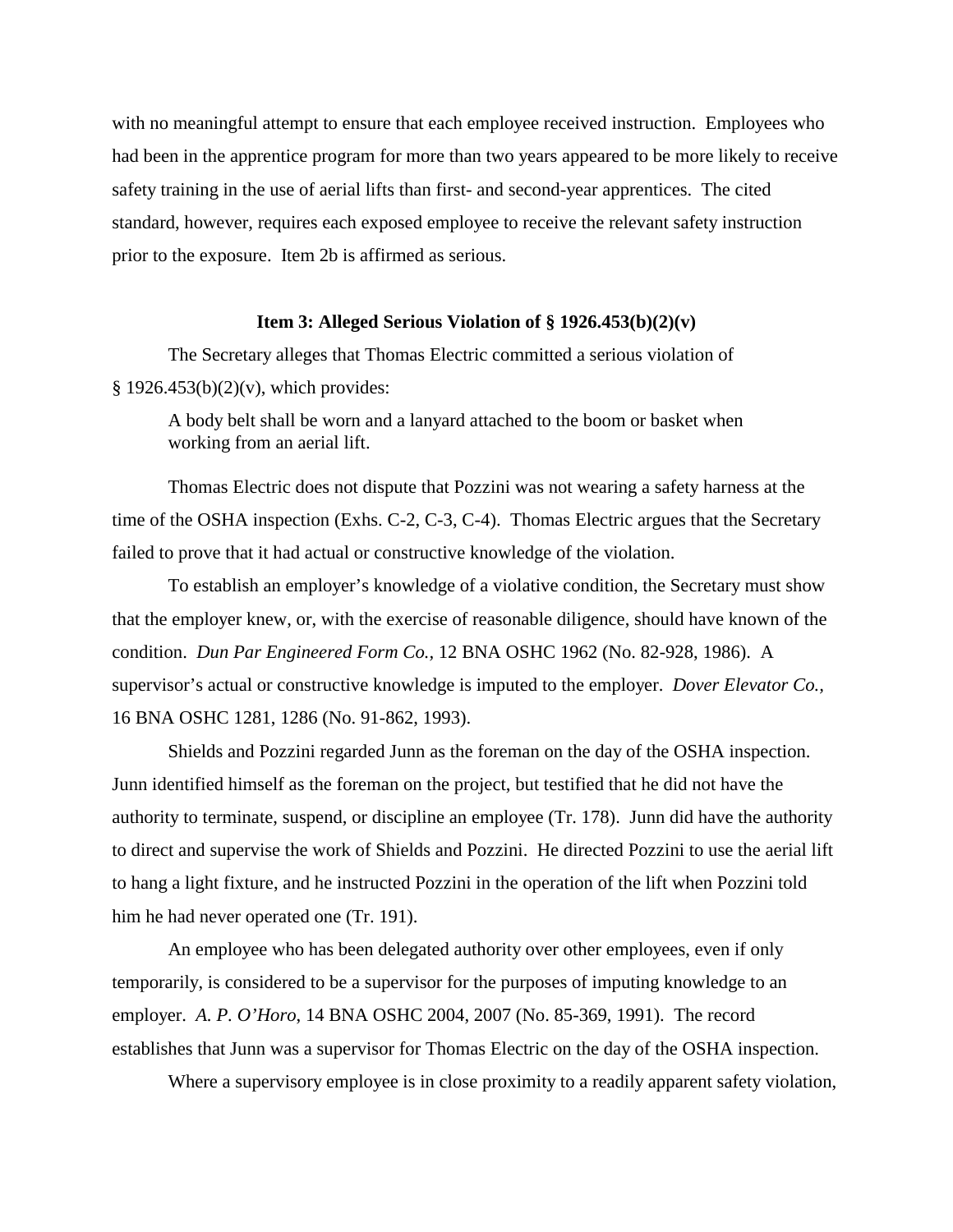the supervisor may be charged with constructive knowledge of the violation. *Hamilton Fixture,*  16 BNA OSHC 1073 (No. 88-1720, 1993), *aff'd. without published opinion*, 28 F.3d 1213 (6th Cir. 1994). Such supervisor knowledge is imputable to the employer and is sufficient to make a prima facie showing of employer knowledge. *Pride Oil Well Service,* 15 BNA OSHC 1809, 1814 (No. 87-692, 1992).

Junn assigned Pozzini to move a light fixture and told him to use the aerial lift (Tr. 11- 12). Junn instructed Pozzini in the operation of the lift, but did not give Pozzini a safety harness or instruct him to use one (Tr. 109, 191). The safety harness was locked inside the company's gang box at the site (Tr. 197). Pozzini's failure to wear a safety harness was in plain view to Pubal, who was driving past the site in a car. The Secretary has established that Junn, and through him, Thomas Electric, had constructive, if not actual, knowledge that Pozzini was working from the aerial lift while not wearing a safety harness.

Thomas Electric contends that Pozzini's failure to wear a safety harness resulted from unpreventable employee misconduct, and that no violation should be found. In order to establish the affirmative defense of unpreventable employee misconduct, an employer is required to prove (1) that it has established work rules designed to prevent the violation, (2) that it has adequately communicated these rules to its employees, (3) that it has taken steps to discover violations, and (4) that it has effectively enforced the rules when violations are discovered. *E.g.*, *Precast Services, Inc*., 17 BNA OSHC 1454, 1455 (No. 93-2971, 1995), *aff'd. without published opinion*, 106 F.3d 401 (6th Cir. 1997). Thomas Electric failed to prove any one of the four elements of its affirmative defense. Thomas Electric did not have a written safety rule designed to prevent its employees from using the aerial lift while not wearing a safety harness. The only written rule that concerns personal fall protection is a general rule stating that safety belts should be worn where the employee is exposed to "insecure unprotected positions at abnormal heights" (Exh. R-3, p. 5).

As discussed under item 2b, Thomas Electric failed to communicate to its employees the requirement to wear a safety harness when working from an aerial lift. The "Weekly Safety Meeting" sheets were distributed in a haphazard manner. Several current and former employees testified that they were unaware of the safety harness requirement.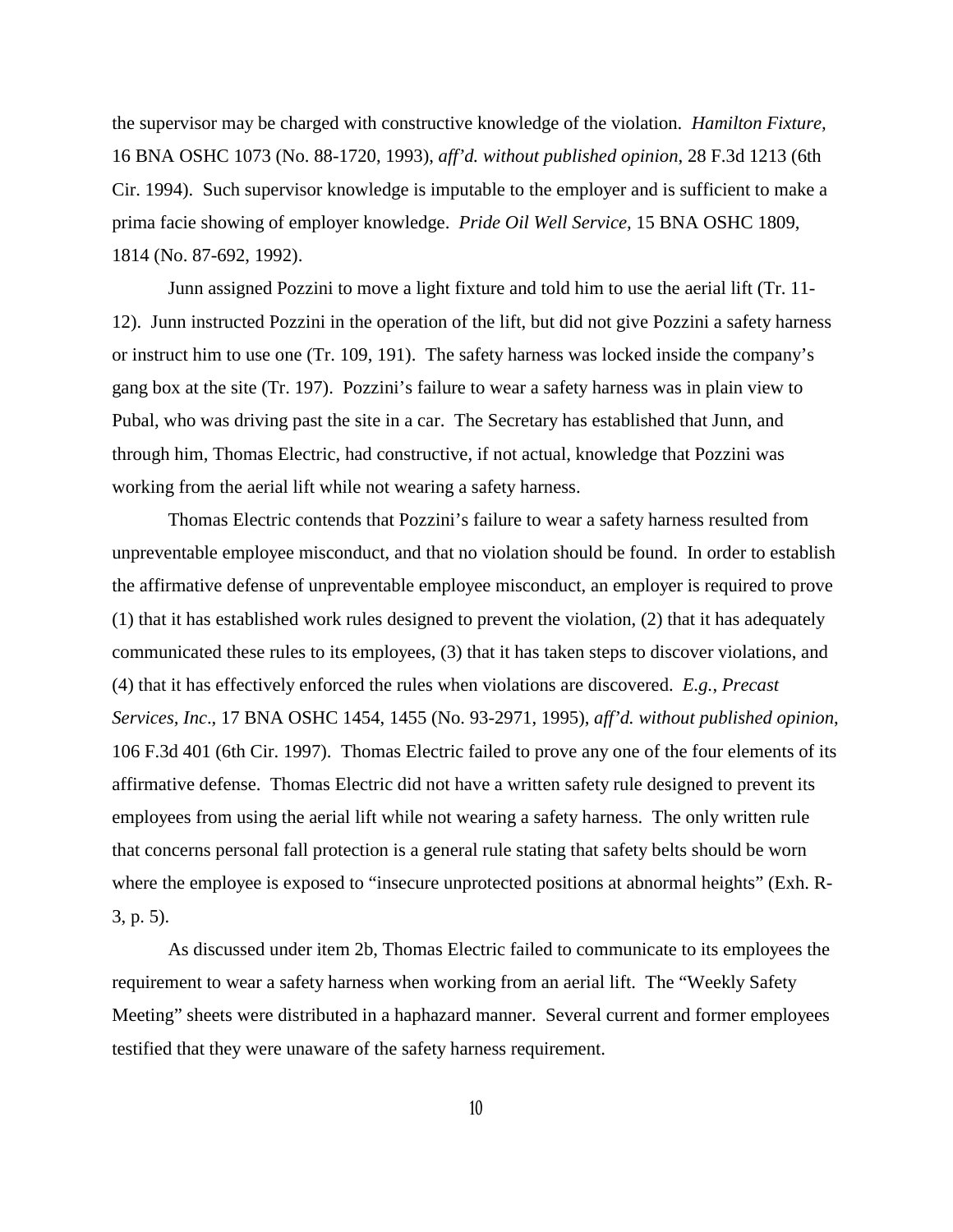Also, Thomas Electric failed to take steps to discover violations. As discussed, Thomas Electric did not have a designated competent person make frequent and regular inspections of the worksite. The journeyman electricians who acted as foremen on the sites did not perform safety inspections. The management personnel who were designated as competent persons were at the sites infrequently.

Thomas Electric did not enforce safety rules when violations were discovered. The foremen did not have the authority to discipline employees for safety infractions (Tr. 19, 31, 72, 81, 178, 206). When asked if he knew what Thomas Electric's disciplinary program was, Junn replied, "No, sir. That's totally up to them" (Tr. 199-200). Roger Thomas described the company's approach to enforcement of safety rules (Tr. 280):

Well, I bring it to [the employees'] attention what the violation is, and I make it perfectly clear that the safety--I stay until the safety issue is remedied, or I feel confident that they are reinstructed that they are not going to continue in that manner.

And, then I go back to the office and I talk to Diane and Jerry, and we kind of put our heads together and we kind of--you know, depending upon how serious it is or something, or if we think we have stopped it or whatever, we kind of decide what our reaction is going to be to it.

Adequate enforcement includes a progressive disciplinary plan consisting of higher levels of punishment designed to deter employees who violate the employer's work rules. *Nooter Construction,* 16 BNA OSHC 1572, 1578 (No. 91-0237, 1994). Thomas Electric did not have a progressive disciplinary program. Indeed, the company could articulate no standards of conduct or uniformity that it relied upon in determining disciplinary action. It doled out discipline on an ad hoc basis, and it did that infrequently. Pozzini was fired, but Junn was not even verbally reprimanded for the safety harness violation. Thomas Electric submitted no records of disciplinary action to the compliance officer or to the court.

Thomas Electric has failed to establish the affirmative defense of unpreventable employee misconduct. The Secretary has established a serious violation of § 1926.453(b)(2)(v).

#### **Penalty Determination**

The Commission is the final arbiter of penalties in all contested cases. In determining an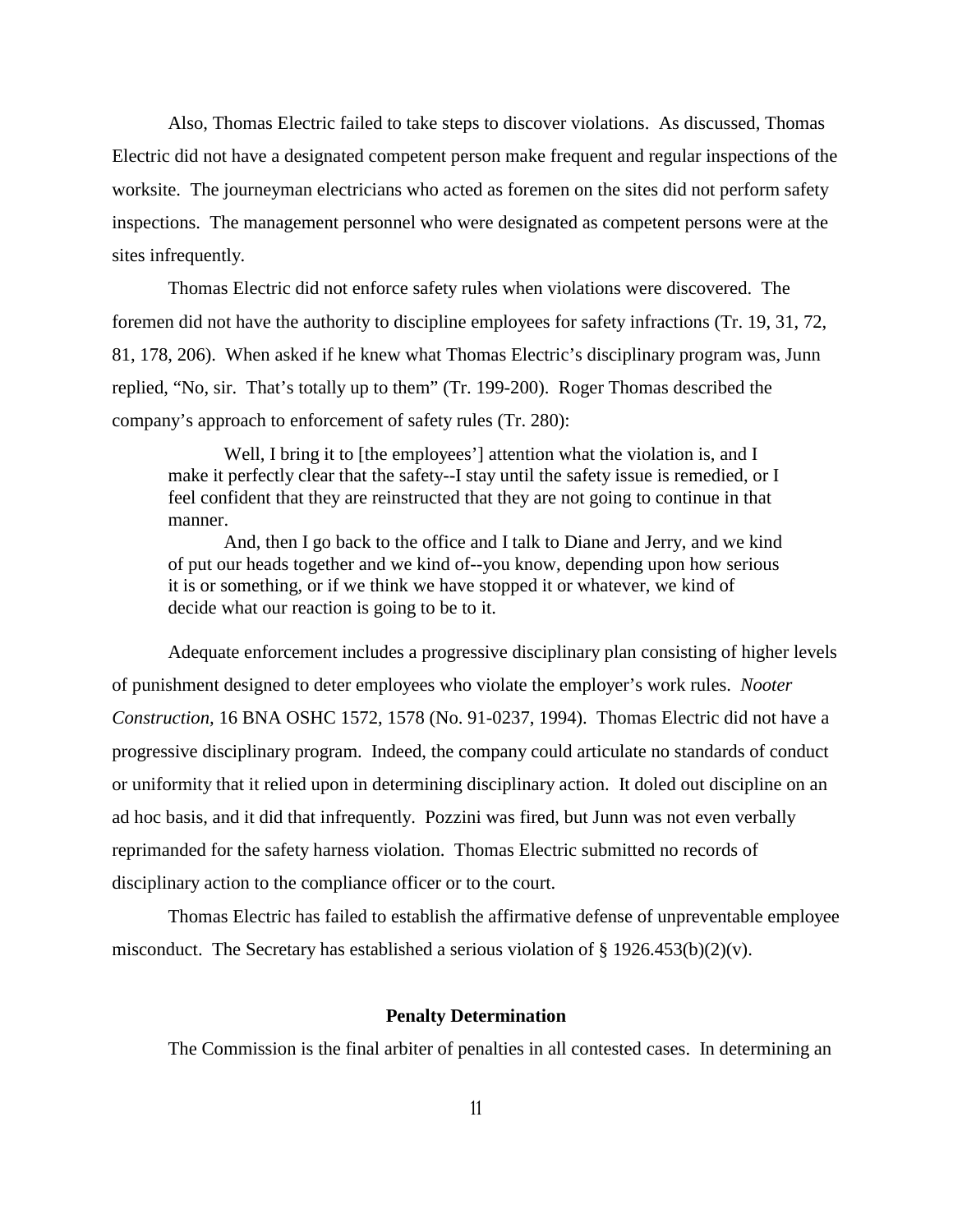appropriate penalty, the Commission is required to consider the size of the employer's business, history of previous violations, the employer's good faith, and the gravity of the violation. Gravity is the principal factor to be considered.

Pubal testified that Thomas Electric had 22 employees during the 12 months prior to the hearing. Thomas Electric had received citations for OSHA violations within the 3 years prior to the subject inspection (Exhs. C-5 through C-9; Tr. 135). No credit is given for good faith. Thomas Electric has failed to implement effective programs for safety instruction, safety inspections, and disciplinary actions.

The gravity of items 2a, 2b, and 3 is high. Thomas Electric's failure to inspect its sites and its failure to adequately train its employees directly resulted in Pozzini's failure to wear a safety harness while in the aerial lift. He was exposed to a fall of 15 to 20 feet onto a concrete surface. Other employees testified that they had worked from aerial lifts without using fall protection.

It is determined that the appropriate total penalty for combined items 2a and 2b is \$900.00. The appropriate penalty for item 3 is \$1,500.00.

### **Citation No. 2**

### **Item 1: Alleged Other-than-serious Violation of § 1910.1200(e)(1)**

Section 1910.1200(e)(1) provides in pertinent part:

Employers shall develop, implement, and maintain at each workplace, a written hazard communication program which at least describes how the criteria specified in paragraphs (f), (g), and (h) of this section for labels and other forms of warning, material safety data sheets, and employee information and training will be met, and which also includes the following:

(i) A list of the hazardous chemicals known to be present using an identity that is referenced on the appropriate material safety data sheet (the list may be compiled for the workplace as a whole or for individual work areas)[.]

At the Ameritech Steel site, Thomas Electric's crew was exposed to two hazardous substances: the gasoline in the aerial lift and the scissors lift, and PVC pipe cement in the company's gang box (Tr. 142, 165-166). Thomas Electric does not dispute that it was required to maintain a written hazard communication program at the worksite due to the presence of these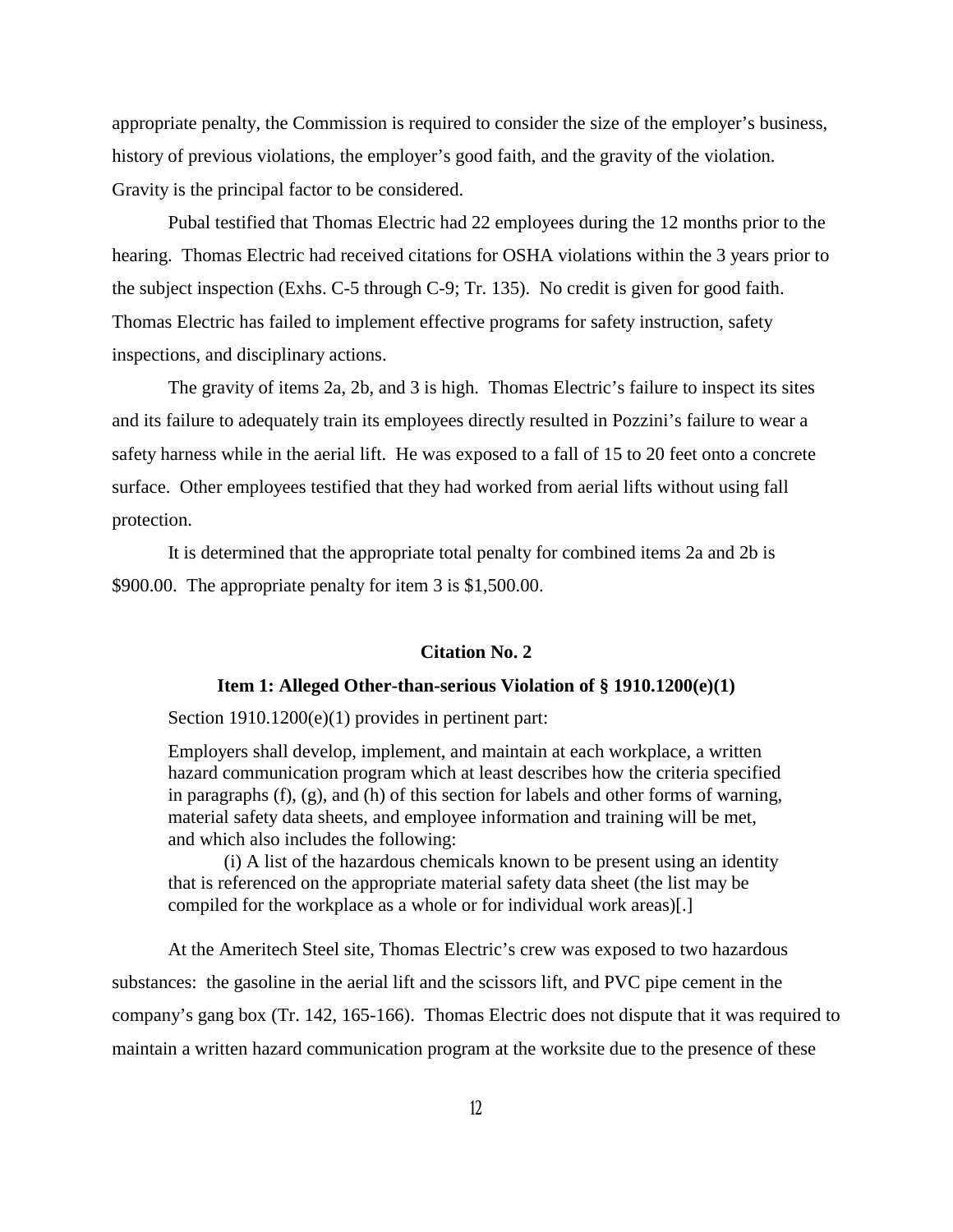hazardous substances.

Pubal testified that he asked Junn if there was a hazardous communication program on the site during the opening conference. Junn responded that there was, but he was unable to locate it (Tr. 144). Roger Thomas testified that Pubal never asked him about the missing hazardous communication program after he and Diane Thomas arrived at the site, and he did not realize it was an issue (Tr. 273, 285). Budrevich, however, testified that Roger Thomas called him from the site and demanded that Budrevich come out to the site and find the program, which was contained in two manuals: "Well, he was mad at me because it's my responsibility to get the manuals. I'm supposed to make sure that they're there on the job. I told him that they were out there, and he told me, 'Come out here and find them,' and I did" (Tr. 246).

Pubal was still at the site when Budrevich arrived. Budrevich found the hazardous communication program manuals "in a pile of junk, material," in the company's on-site trailer (Tr. 247). He stated that he took the manuals to where the Thomases were speaking with Pubal, said "I got them," and put them by the job box (Tr. 244). When asked why he did not give them to Pubal, Budrevich stated, "I didn't know he was looking for them. I was asked where they were at, and I said they were in the trailer. I never had a conversation with the OSHA inspector about anything. He never talked to me directly. We never talked" (Tr. 244).

Roger Thomas acknowledges that Budrevich told him that he had found the manuals. When asked why he did not bring the manuals to Pubal's attention, Thomas replied, "I didn't want him maybe to write up anything. I mean, I just didn't want to bring up anything that he could write maybe another citation for or something I guess" (Tr. 286).

In its post-hearing brief, Thomas Electric attributes its failure to produce the manuals to miscommunication, focusing on Pubal's failure to raise the issue of the hazardous communication program with the Thomases. It asserts that it did, in fact, have the program on site, and that Pubal should have asked the Thomases or Budrevich about it, rather than Junn. Thomas Electric's argument ignores that fact that the Thomases and Budrevich were not scheduled to be on the site that day. Junn was the foreman on site, and he could not locate the manuals. Junn was asked, "If some employee, let's say, one of the other apprentices needed it, you wouldn't have known where to get it?" He replied, "I just never thought to go look in the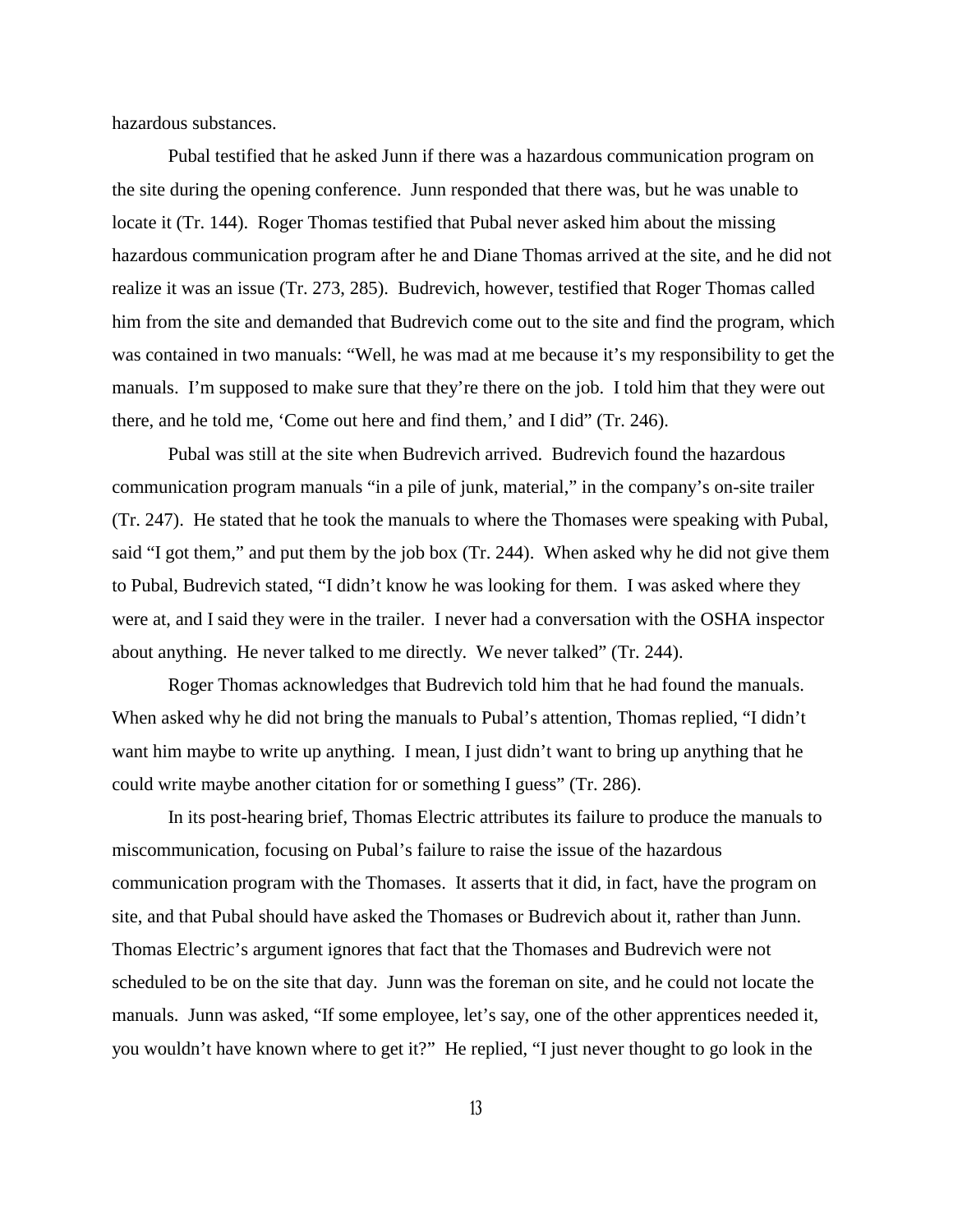other trailer" (Tr. 199).

The purpose of the cited standard is to provide employee access to the hazardous communication program, should the need arise. The program cannot be said to be maintained at the site if it cannot be located by the employees and the foreman on the site. The Secretary has established an other-than-serious violation of § 1910.1200(e)(1).

### **Item 2: Alleged Other-than-serious Violation of § 1926.150(c)(1)(i)**

Section  $1926.150(c)(1)(i)$  provides:

A fire extinguisher, rated not less than 2A, shall be provided for each 3,000 square feet of the protected building area, or major fraction thereof. Travel distance from any point of the protected area to the nearest fire extinguisher shall not exceed 100 feet.

Pubal estimated that the Ameritech Steel facility measured 80 by 120 feet (Tr. 126). Pubal looked for fire extinguishers but could not find any. He asked Junn if Thomas Electric had any fire extinguishers on site, and Junn replied that it did not (Tr. 145, 162-163). Junn corroborated Pubal's testimony, but went on to state, "[B]ut if I wasn't mistaken, the fire marshal had been there either that day or the day before, and there was supposedly six fire extinguishers around the building on the inside, three on one wall and three on the other" (Tr. 185).

Even if Thomas Electric could rely on the fire extinguishers provided by the building's owner to comply with the standard, it would have to demonstrate that its employees knew the location of the fire extinguishers. Thomas Electric offered no proof that the fire extinguishers were actually installed in the facility. Even if it had, the record shows that its employees would not have known where to go in the event of an emergency. When asked, "If there had been a fire, you wouldn't have known where to go to get the fire extinguisher to put it out?," Junn replied, "I can't say I could" (Tr. 198).

The Secretary has established an other-than-serious violation of  $\S 1926.150(c)(1)(i)$ .

# **FINDINGS OF FACT AND CONCLUSIONS OF LAW**

The foregoing decision constitutes the findings of fact and conclusions of law in accordance with Federal Rule of Civil Procedure 52(a).